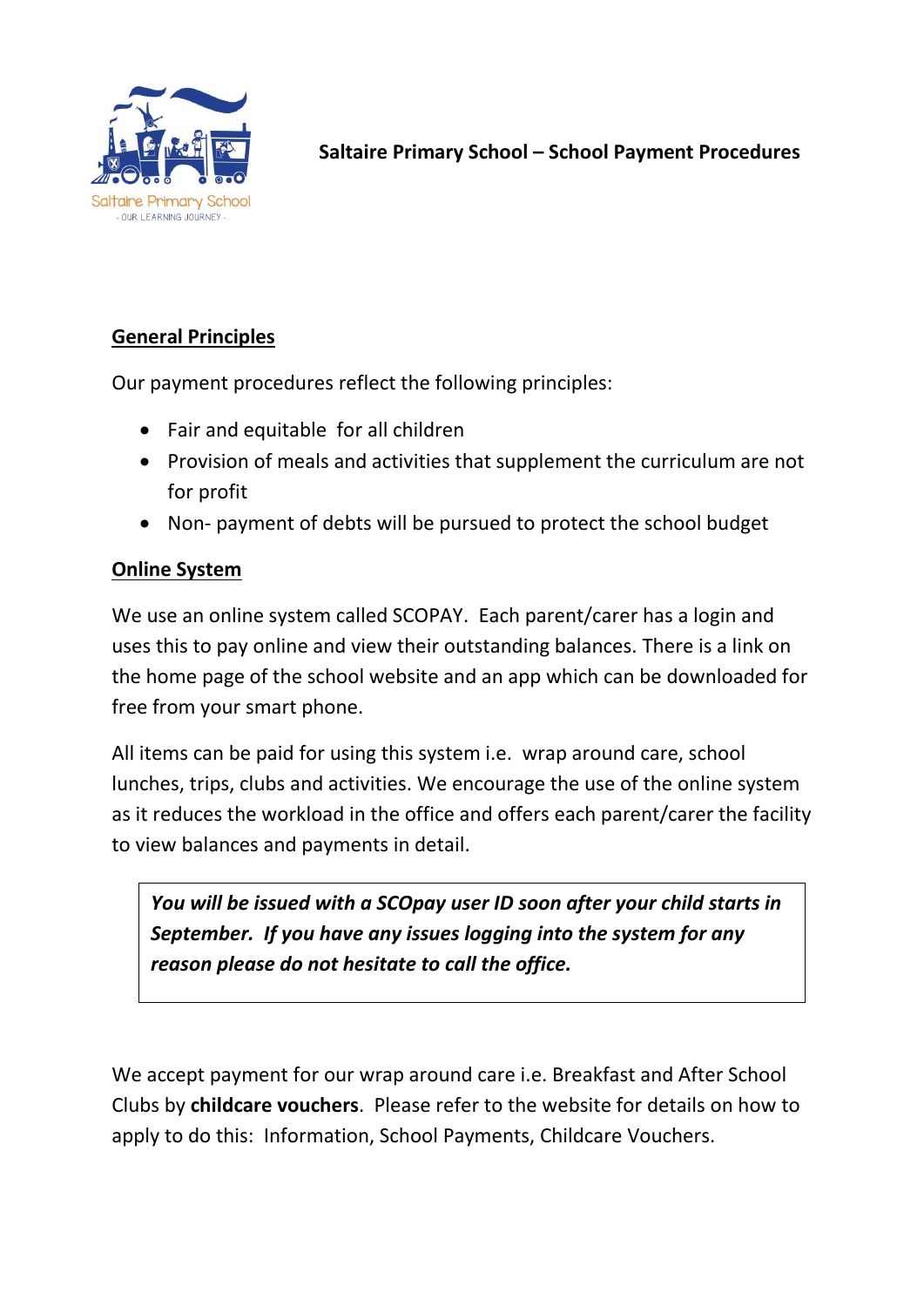We do still accept cash and cheque payments to the office but reserve the right to convert to a cashless office at some point in the future. Payments made by cash or cheque should be put in an envelope clearly stating your child's name, class, amount enclosed and the item being paid. Envelopes should be placed in the post box outside the office in KS2 which reduces the traffic at the office window. Cash and cheque payments are entered on the system ensuring that each parent/carer has an up to date record of charges and payments.

# **Payments and Debt Policy**

It is school policy that all half term-debts are paid in full by the end of the half term (see below information for children who are free school meals, FSM, and/or pupil premium). Any child who has an outstanding amount on their account will be contacted by email or letter. Should the debt remain unpaid it is the schools right to ask that a child be given a packed lunch, should the debt be for dinners, or be removed from a club or activity until the debt is paid in full. This policy reflects the principles stated above.

## *Free School Meals and Pupil Premium*

## *Any child who is currently on FSM*

- *School Dinners are free*
- *Milk in classes 1 – 6 is free (all children in reception classes receive free milk)*
- *Trips-Non Residential are free*
- *Trips – Residential are chargeable at a nominal amount of £10*
- *Breakfast Club – Free*
- *After School Clubs and Activities- Free*

## *Any child who is currently on Pupil Premium*

- *School Dinners are payable*
- *Milk in classes 1 – 6 is payable*
- *Trips-Non-Residential are free*
- *Trips – Residential are chargeable at a nominal amount of £10*
- *Breakfast Club is payable*
- *After School Clubs and Activities are payable*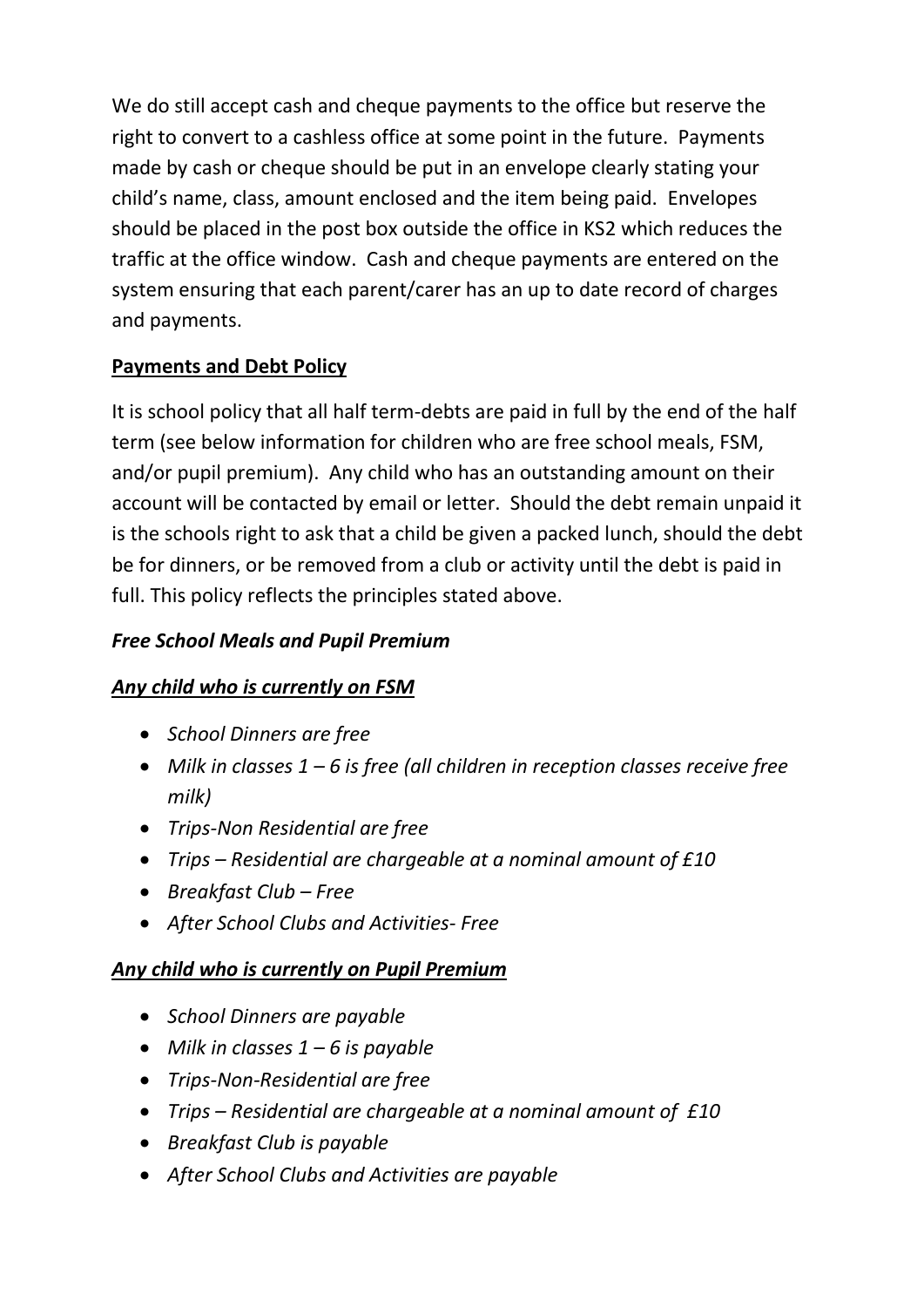### **More detailed information in respect of dinners etc is given below**

#### **School Dinners**

### **Meal Preferences**

Parents and carers are asked at the beginning of each year to state what meal pattern their child wishes each week from Monday to Friday. This can be any combination of school dinners and packed lunches brought from home.

This meal pattern dictates the number of meals made and charged by the kitchen and the cost applied to each child's account. It is imperative that each child adheres to their meal pattern. Should a child wish to change their pattern of meals it must be intimated to the office by the child's parent/carer in writing, in person or by telephone.

We recognise that your child may need to change their preference for a day at short notice due to unforeseen circumstances and we will always endeavour to accommodate this.

### **• School Dinners Payment**

Each day the system automatically records your child's attendance that day and whether they are school dinner or packed lunch for that day of the week. This in turn creates a liability of £1.90 for each day that they have taken a meal. **The balance owing is always up to the current date.** If you wish to pay in advance for meals you can do so by paying an amount which will show as a credit that will be reduced over time as the meals are taken by your child.

### **School Clubs (Excluding Breakfast Cub)**

#### **Allocation of places**

Each year parents/carers are asked to complete a form stating if their child wishes to attend an after school club. After the given deadline for the return of the form the office will allocate club places and confirm this to parents/carers. Some clubs have limited places and may result in a child only being able to attend for 1 term in the year. It should not be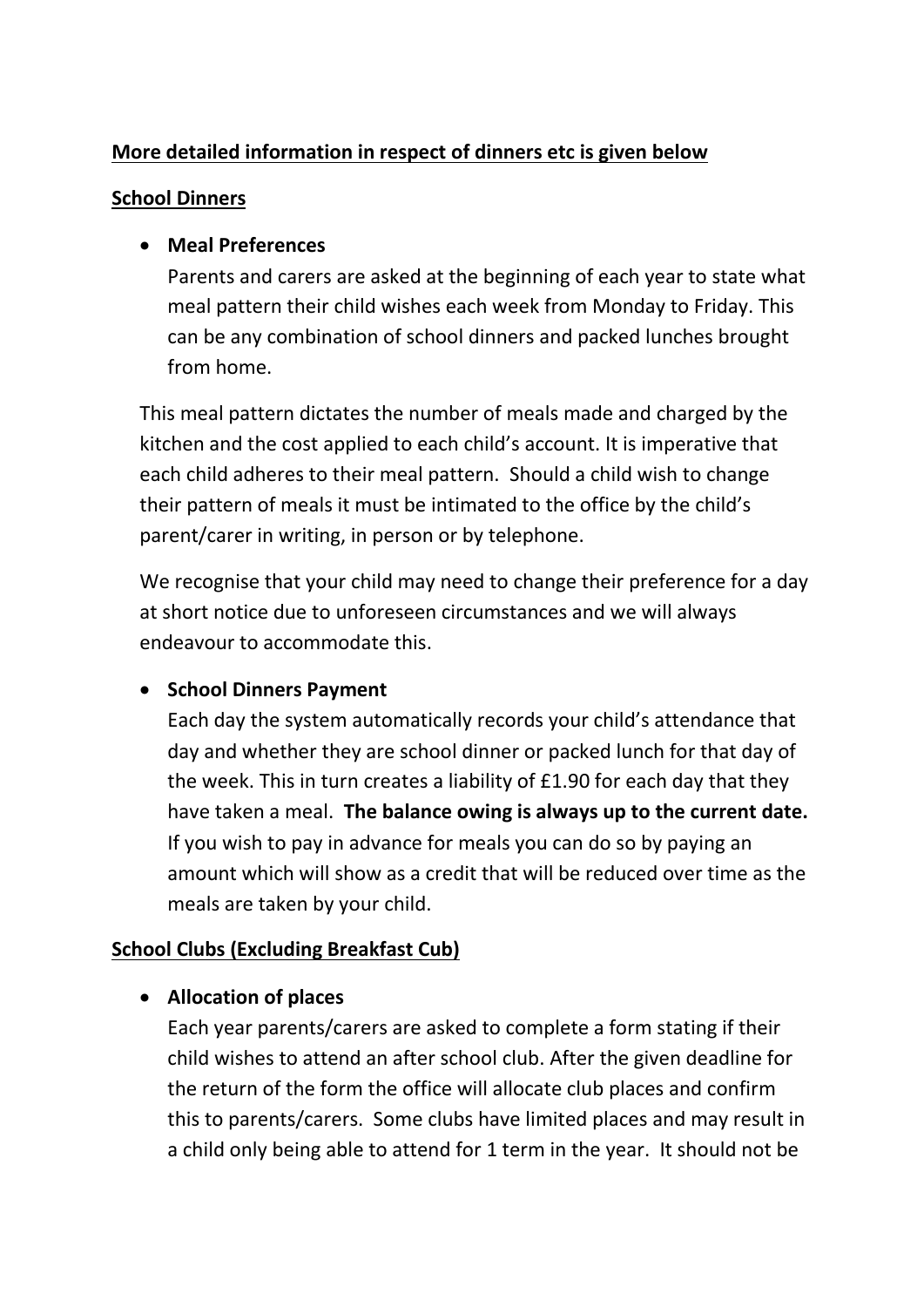assumed that a child has a place in a club unless they are informed of this each term.

#### **Payment**

Each Monday SCOpay accounts will be updated and show what is due for clubs up to the end of that week. All days will be charged at the given rate for that club even if a child does not attend for any reason. Payment is due on the basis as all other charges and in line with policy i.e. all payments must be made in full be the end of each half term. Failure to do so will put the child's place at risk.

### **Giving up a place**

Should a child no longer wish to attend a club parents/carers must give notice verbally or in writing to the school office and their place will be stopped from the end of that half-term. Due to the costs of running clubs, payment will be required for all of the half-term in which a child decides they no longer wish to take up the place.

### **Breakfast Club and After School Club**

## **Applying for places**

Parents/carers who wish their child to have a place at breakfast and/or after school club should complete the 'Wrap around care application form' online on the Parent/Carer tab on the school website. They will then be informed by school if they have been allocated a place and at that point issued with a contract.

## **Contract**

The contract details the agreement between school and parents/carers and must be accompanied by a deposit of £50.00 to secure the place. This amount is applied to the child's account as a credit when they start.

## **Payment**

Each Monday SCOpay accounts will be updated and show what is due for Breakfast and After School Club up to the end of that week, according to the contract. Should you require additional days these will be charged to your account at the end of each week.

Payment is due on the basis as all other charges and in line with policy i.e. all payments must be made in full be the end of each half term. Failure to do so will put the child's place at risk.